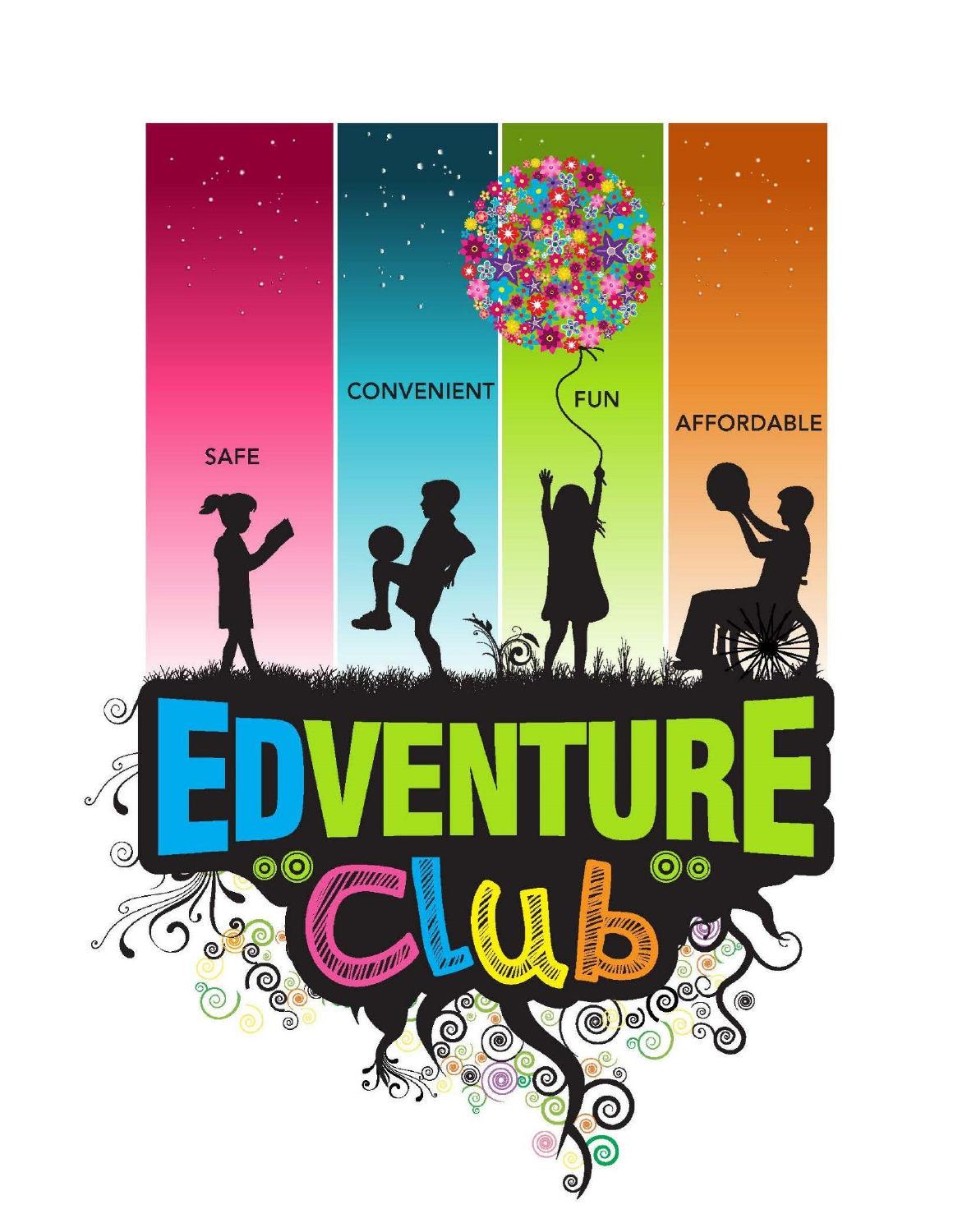# **Table of Contents Page**

| <b>Online Registration</b><br>Scheduling and Payments                     | $\overline{2}$<br>$2 - 3$ |
|---------------------------------------------------------------------------|---------------------------|
| <b>Cancellations and Changes</b><br>Operating Hours and Late Pick-Up Fees | 3<br>3                    |
| <b>Authorized Account Holders</b>                                         | 4                         |
| Age and Grade Policy                                                      | 4                         |
| <b>Special Needs</b>                                                      | 4                         |
| Sign-In and Sign-Out<br>Absences and Unscheduled Attendance               | 4<br>4                    |
|                                                                           |                           |
| Communication                                                             | 5                         |
| <b>Sibling Discount</b>                                                   | 5                         |
| <b>Financial Assistance</b>                                               | 5                         |
| <b>Uncollected Checks/Outstanding Balances</b>                            | 5                         |
| Dependent Care Reimbursement Forms                                        | 6                         |
| <b>Health and Medication Policies</b>                                     | 6                         |
| Illness or Injury                                                         | 6                         |
| <b>School Accomodations</b>                                               | $6 - 7$                   |
| Rules and Discipline                                                      | 7                         |
| <b>Updates to Policies and Procedures</b>                                 | 7                         |
| Dismissal Policy                                                          | $\overline{7}$            |
| Right or Refusal and Discontinuation in Program                           | $\overline{7}$            |
| Child Abuse and Neglect                                                   | 8                         |
| Staff                                                                     | 8                         |
| Electronic Devices, Cell Phones and Texting                               | 8                         |
| Personal Items                                                            | 8                         |
| <b>Visitors</b>                                                           | 8                         |
| <b>Weather Policy</b>                                                     | $8-9$                     |
| Daily Schedule                                                            | 9                         |
| What to Bring                                                             | 9                         |
| Non School Days                                                           | 9                         |
| <b>Enrichment Activities</b>                                              | 9                         |
| Grievances                                                                | 10                        |
| Data Privacy                                                              | 10                        |
| <b>Updates to Policies</b>                                                | 10                        |
| Parent Advisory Council                                                   | 10                        |
| Program Rates                                                             | 10                        |
| Contact Us                                                                | $10 - 11$                 |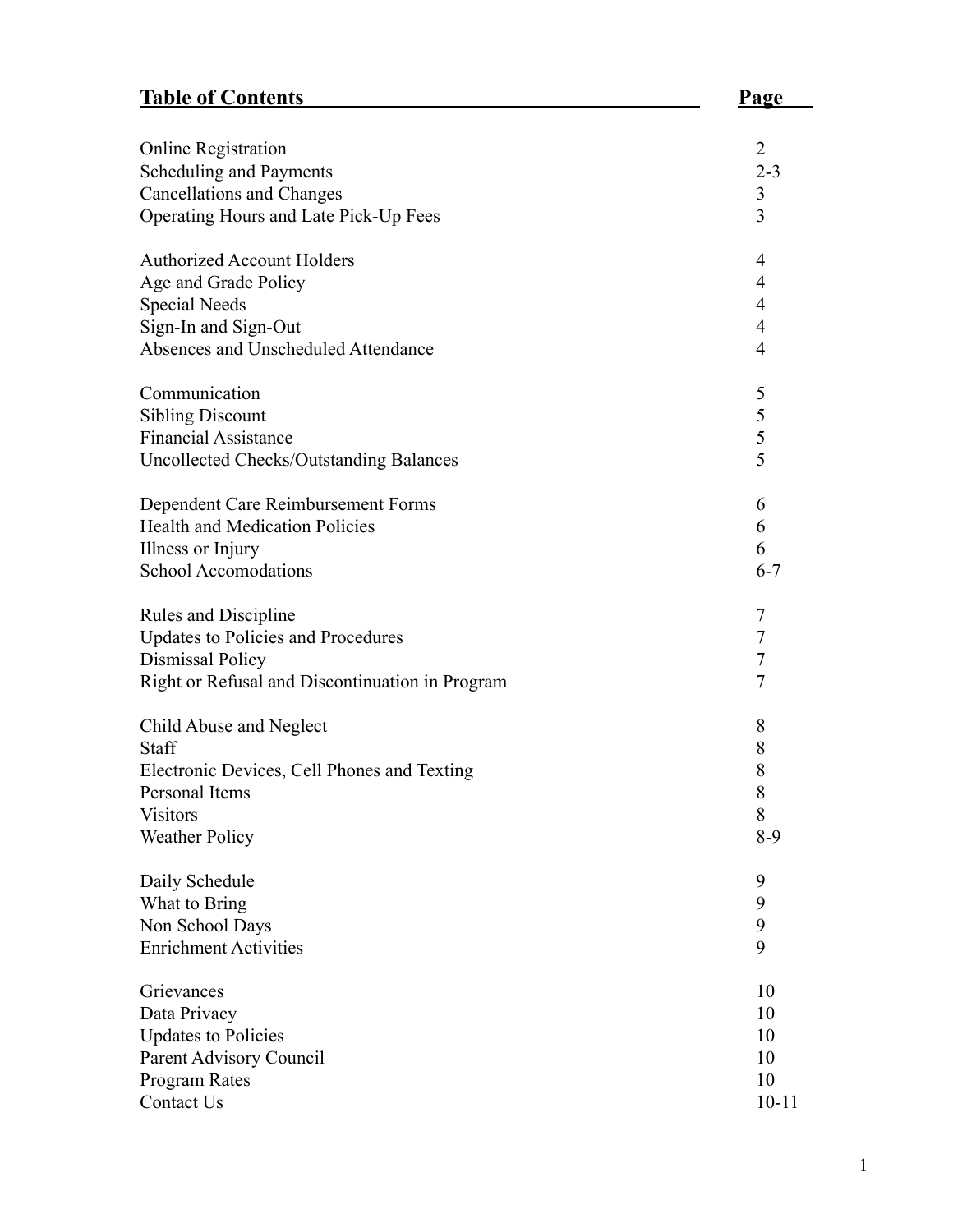# **Welcome to EdVenture Club!** *Please read this entire program policy book carefully.*

District 728 Community Education's Enrichment Extended Day program provides a fun, safe, educational environment that is convenient and affordable for the members of our diverse community and features age-appropriate focused curriculum in arts, fitness, science and enrichment. We are open every school day and most non-school days.

#### **Online Registration**

- Registration for EdVenture Club-Summer must be completed online on Community Education's Eleyo website at [www.isd728.ce.eleyo.com](http://www.isd728.ce.eleyo.com) *before the first day of attendance*. No student is allowed to participate in the program until all registration details are completed.
- The following information is needed to complete registration:
	- Names and contact information for emergency contacts and authorized pickups.
	- Child's allergy, medical and special needs details.
	- Automatic payment method (debit/credit card or checking/savings account). You may opt out of automatic payments after your registration is approved.
	- You do not need to know your schedule at the time of initial registration, but you must select at least one day of before and/or after school care to complete registration. You will be able to modify your requested schedule after your registration is approved.
- The person completing the online registration will receive all mailing/billing information and is responsible for payments and updates.
- Once you've created your childcare account, additional account holders may be added to the account by request of the primary account holder. This is a convenient option for dual households. Each account holder will have their own password to access the account; account holders will not be able to see each other's personal information and payment method details. Each account holder can schedule childcare and request schedule changes. Both account holders may enroll in automatic payments for weekly fees. To add an additional account holder, please complete the following steps:

1. The additional account holder should create an Eleyo account at [www.isd728.ce.eleyo.com](http://www.isd728.ce.eleyo.com) by clicking Login/Create Profile on homepage. 2. If you intend for both account holders to use the automatic payment option, the additional account holder should add a saved payment method to their account. 3. BOTH account holders must email the EdVenture Club office and agree to the shared childcare account. If you intend for both account holders to use the automatic payment option, your email should also include the payment split arrangement (50/50, 60/40, etc.).

#### **Scheduling and Payments**

- This is a pay-in-advance program. Only those who have fully paid in advance for their week of childcare will be considered registered and may attend with prior approval.
- Contract schedules and payment will not be accepted by email or phone.
- Contract schedules must be submitted using your Eleyo online childcare account. **All contract schedules are pending until approved by the EdVenture Club office.** If the site is already full your child will be placed on a wait list even if the schedule request has been submitted by the schedule deadline or prior to the schedule deadline. We recommend scheduling all care that you will need for the school year. You are able to make changes if needed and will only be billed for 1 week at a time.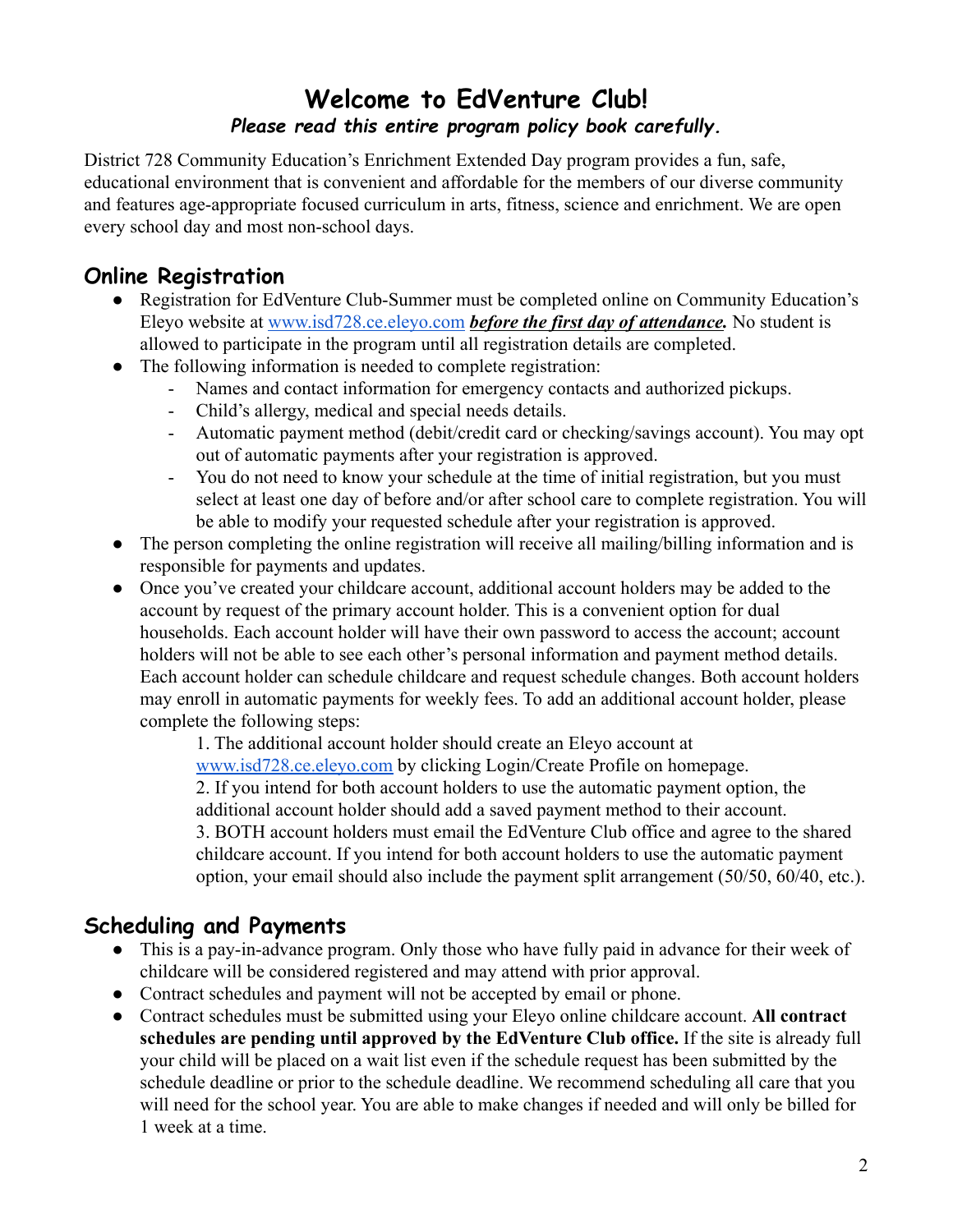- Schedule contracts and contract change requests are due by 11:59pm on Monday, 2 weeks prior to planned attendance week, unless an early due date has been posted.
- Schedule contracts submitted after the deadline will automatically be added to a waiting list. Late schedules that are approved are subject to a \$20 late schedule fee.
- Childcare accounts will be invoiced by 4:30pm on Thursday of the week prior to scheduled contract attendance week, at which point payments can be submitted via your Eleyo childcare account (if not enrolled in automatic payments).
- Payments are due by 11:59pm on Friday, 1 week prior to planned attendance week and must be submitted online; cash and check payments will not be accepted. Automatic payments will be processed on Friday morning of the week prior to planned attendance week.
- A late payment fee of \$20 per week will be automatically applied to your childcare account if the invoiced amount has not been paid by 11:59pm on Friday prior to planned attendance week and contract scheduling will be removed.
- If payment is past due, your child will not be allowed to attend until all payments and late fees are paid.
- **● Chronic late scheduling and payment may result in exclusion from the program.**
- There may be early scheduling and/or payment deadlines throughout the school year, typically around holidays. Refer to the schedules posted at your child's EdVenture Club site for more information.
- Alternative invoicing and payments will apply for families receiving County Child care Assistance. You will be provided with a payment due date, each month. (see County Childcare Assistance below).
- Please direct all registration, scheduling, payment, and account questions or concerns to the EdVenture Club office staff only at 763-241-3544 or email [edventureclub@isd728.org](mailto:edventureclub@isd728.org).

# **Cancellations and Changes**

- Contract schedule changes and cancellations should not be made with EdVenture Club site staff unless you are calling to cancel the same day or the same week.
- Contract schedule change requests must be submitted online by 11:59pm on Wednesday of the week prior to planned attendance. **All contract schedule change requests are pending until approved by the EdVenture Club office.**
- Requests for additional days of care made after the registration deadline (11:59pm on Monday 2) weeks prior to planned attendance) will be added to a waiting list. You will be notified via email if the site is able to accommodate the requested change.
- **● Same-day, same-week or contract cancellations made after the 11:59pm on Wednesday deadline will NOT be honored and are not refundable, regardless of circumstances (illness, death in family, family emergency, hospitalizations, etc.).**

#### **Operating Hours and Late Pick-Up Fees**

Doors open at 6:00am for before school attendance and Non-School Day care. Doors close at 6:00pm for after school attendance and Non-School Day care.

A late pick-up fee of \$1 per minute your child remains at EdVenture Club past 6:05pm will be automatically applied to your childcare account. Pick-up time is determined by the IPad app used to sign your child in and out of EdVenture Club. Please communicate with the staff on-site if you anticipate any major changes in your "usual" schedule. **Chronic late pick-ups or extreme lateness can result in other penalties, including exclusion from the program.**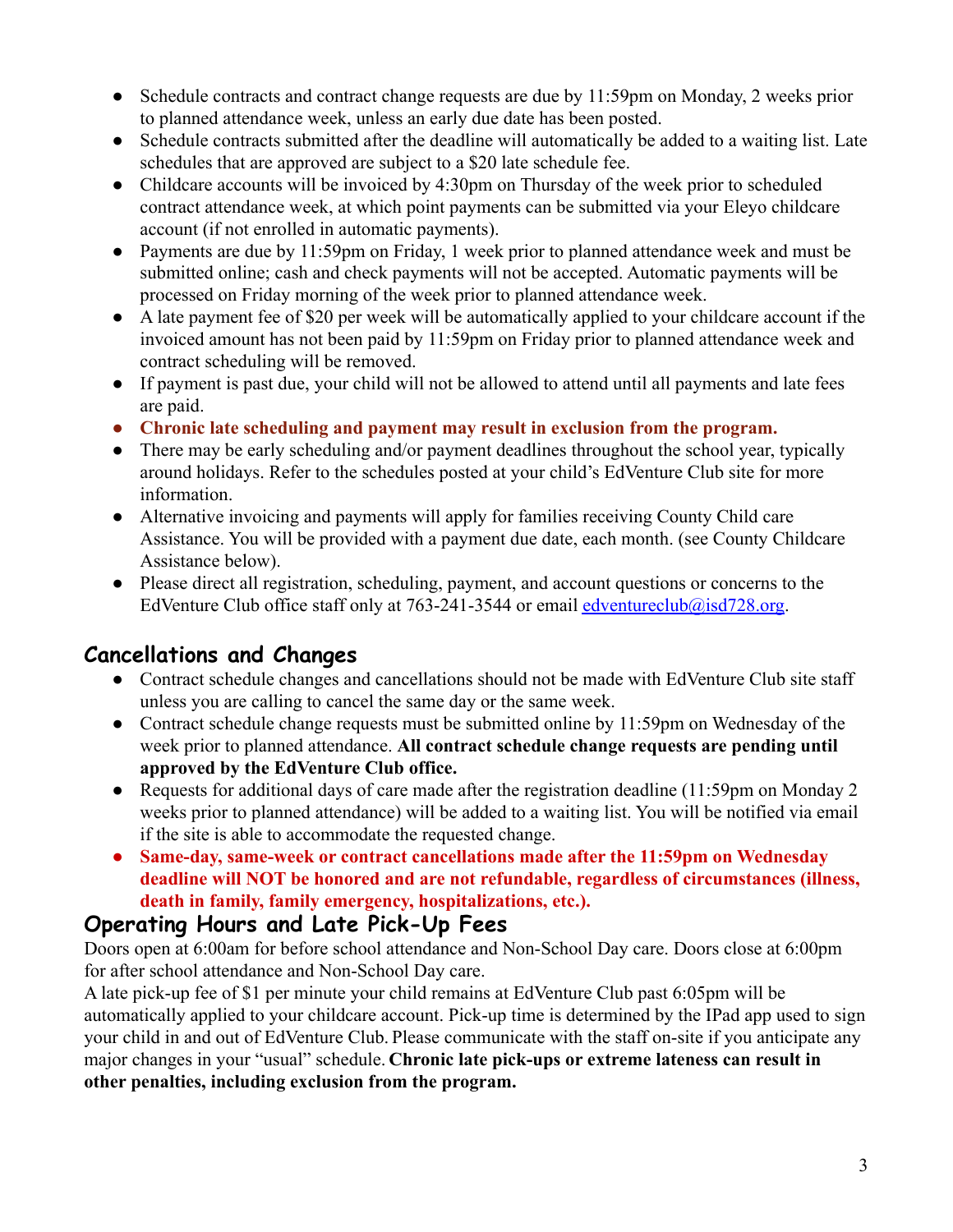#### **Authorized Account Users**

EdVenture Club office is only allowed to share information with the primary account holder or dual account holder(s). We are unable to answer questions that come from non primary account holders (i.e. other family members, significant others, siblings, non-family members, etc.).

#### **Age and Grade Policies**

EdVenture Club is a grade K-5 program at most of our childcare sites, but there are exceptions. We do not offer Grade 5 AM and PM care at Otsego, Hassan, Rogers or Prairieview, there are no exceptions.

#### **Special Needs**

Our program is inclusive of all needs of students. Please make sure to thoroughly complete the registration questionnaire. Depending upon the information provided the primary account holder may be contacted by a staff member for further clarification of your child's needs.

#### **Sign-In and Sign-Out**

You or another authorized person must use your family's assigned On-Site Security Code and the iPad at your child's site to sign your child in and out of EdVenture Club each day. Your On-Site Security Code will be provided in your confirmation email and can also be found in your childcare account. It is your responsibility to share your family's On-Site Security Code with all other adult person's authorized to sign your child in and out of EdVenture Club.

Only legal-age adults (18 or older) will be permitted to pick up or drop off your student and must physically do so. Your child will be prohibited from checking themselves in and out. Some exceptions may apply; please contact the EdVenture Club office for explanation. You and other authorized persons may be asked to show identification before your child will be released from EdVenture Club's care. Please do not take offense to this measure; it is instituted for the safety of all. It is your responsibility to maintain the list of people authorized to pick up your child. This list can be managed through your online Eleyo account.

EdVenture Club cannot restrict a parent from picking up their own child/children. It is your responsibility to provide the EdVenture Club office with documentation of court orders that restrict named individual(s) from picking up your child. This documentation must include start and expiration dates.

#### **Absences and Unscheduled Attendance**

If your child is going to be absent, please notify the EdVenture Club office and/or your child's EdVenture Club site. You only need to contact the EdVenture Club office if your absence or cancellation is prior to the cancellation deadline, otherwise you may contact the site directly. Site contact numbers are listed on page 10-11 of this policy booklet. Business cards with email and phone number can be found at each of our site locations for easy reference. Unscheduled attendance(drop in care) will be permitted ONLY in rare circumstances and will depend on management approval. A daily attendance rate will be applied to your childcare account according to the rate table on page 10.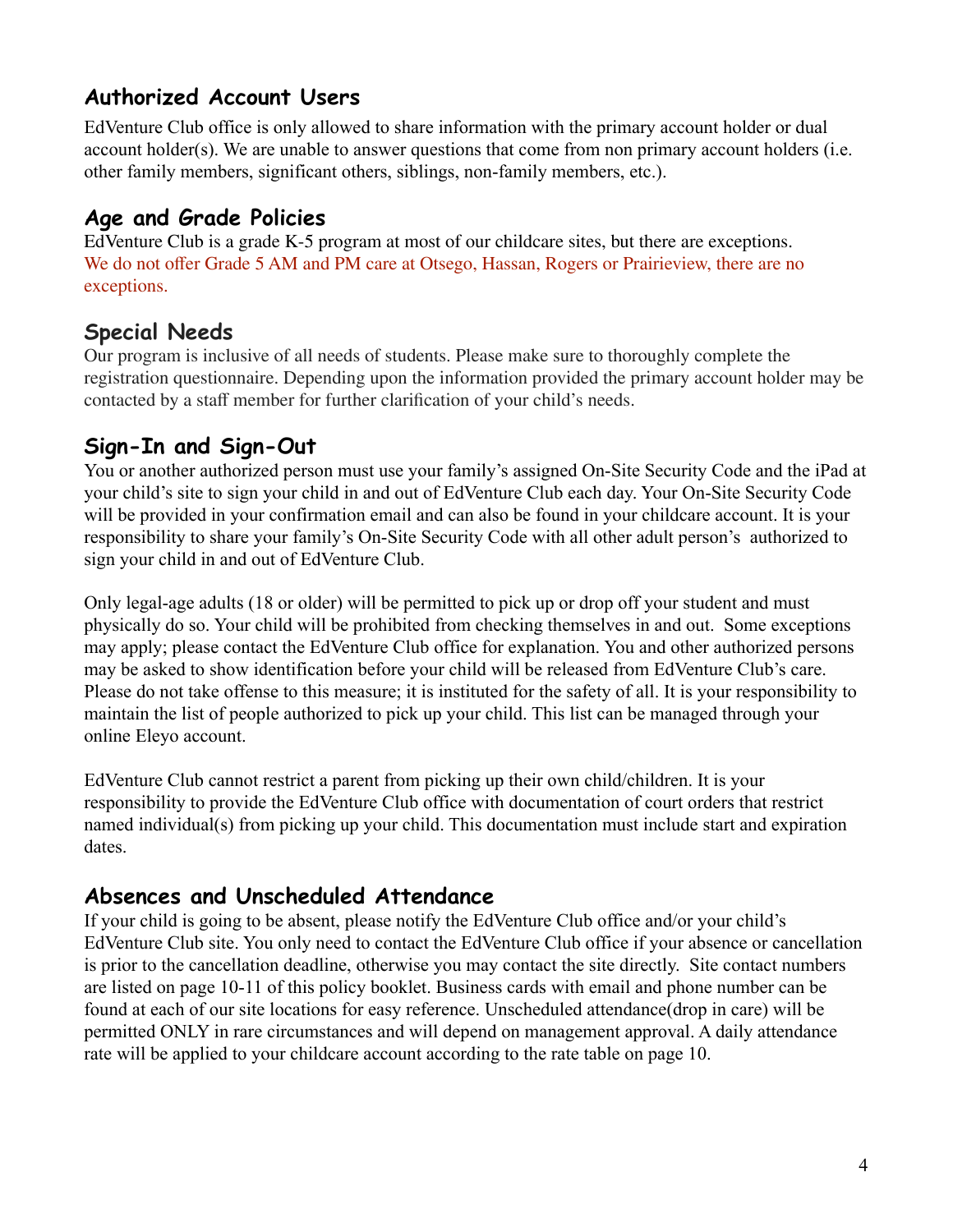#### **Communication**

Site staff members will greet you and inform you of any specific notes related to your student and their experiences that day (behavior, questions, etc.). Please watch for emails, display board signage, and or Eleyo notices provided on the check in/out screen of the site IPad, and or other information emailed to the account holder. Emails will be sent to the primary account holder on your childcare account. Our intent is to keep you up-to-date about program changes. EdVenture Club preferred method of communication is via email. Only the primary account holder will be provided private information.

If your contact information changes during the school year, please update your online childcare account. You may also use your childcare account to manage emergency contacts and authorized pickups. If your child's health and/or other needs change during the school year, please contact the EdVenture Club office.

Unless you specify otherwise in writing, EdVenture Club staff and other school staff may engage in an exchange of information in an effort to better serve the needs of your child.

## **Sibling Discount**

EdVenture Club offers a discounted rate for additional siblings. Discount will automatically be applied to the account holders weekly invoice, if applicable.

#### **Financial Assistance**

**If you receive County Child care Assistance, the EdVenture Club office must receive an official "Notice of Decision'' document from the county before your child may begin to attend.** If you choose to attend prior to approval notice from the county you will need to pay all fees in advance. Scheduling deadlines apply for families that receive financial assistance.

If financial assistance is canceled, you will be responsible for all expenses incurred. If you receive financial assistance, you assume responsibility for fulfilling county requirements, including providing information and childcare schedules, submitting timely reports and making payments not covered by the financial assistance program. If you are eligible for the school year session you must contact your child care worker to make sure you are also qualified for the Summer program.

We are unable to offer auto payment feature for co-payments with our online Eleyo software because Eleyo does not offer a fixed weekly auto pay amount option.. Therefore, we recommend that families that received CCAP remove the auto payment feature on Eleyo once registration is approved. You will need to add your weekly or bi-weekly co-payment manually on Eleyo.

An alternative invoicing and payments will apply for families receiving County Childcare Assistance. You will be provided with notice of any balances due via email, usually monthly, and provided a due date. We are required to report to the county if account balances are not met which means you may lose your childcare assistance.

Sliding fee scales, scholarships, etc., are not offered through EdVenture Club.

#### **Uncollected Payments for Outstanding Balances**

Failure to make payment on uncollected accounts will result in termination of child care services. Delinquent balances will be forwarded to a collection agency for recovery. If forwarded, collection fees may be added to the current outstanding balance. If an EdVenture Club account has a delinquent balance, no attendance will be allowed until the balance has been paid. In addition, there will be a one-year probationary period once attendance resumes after payment.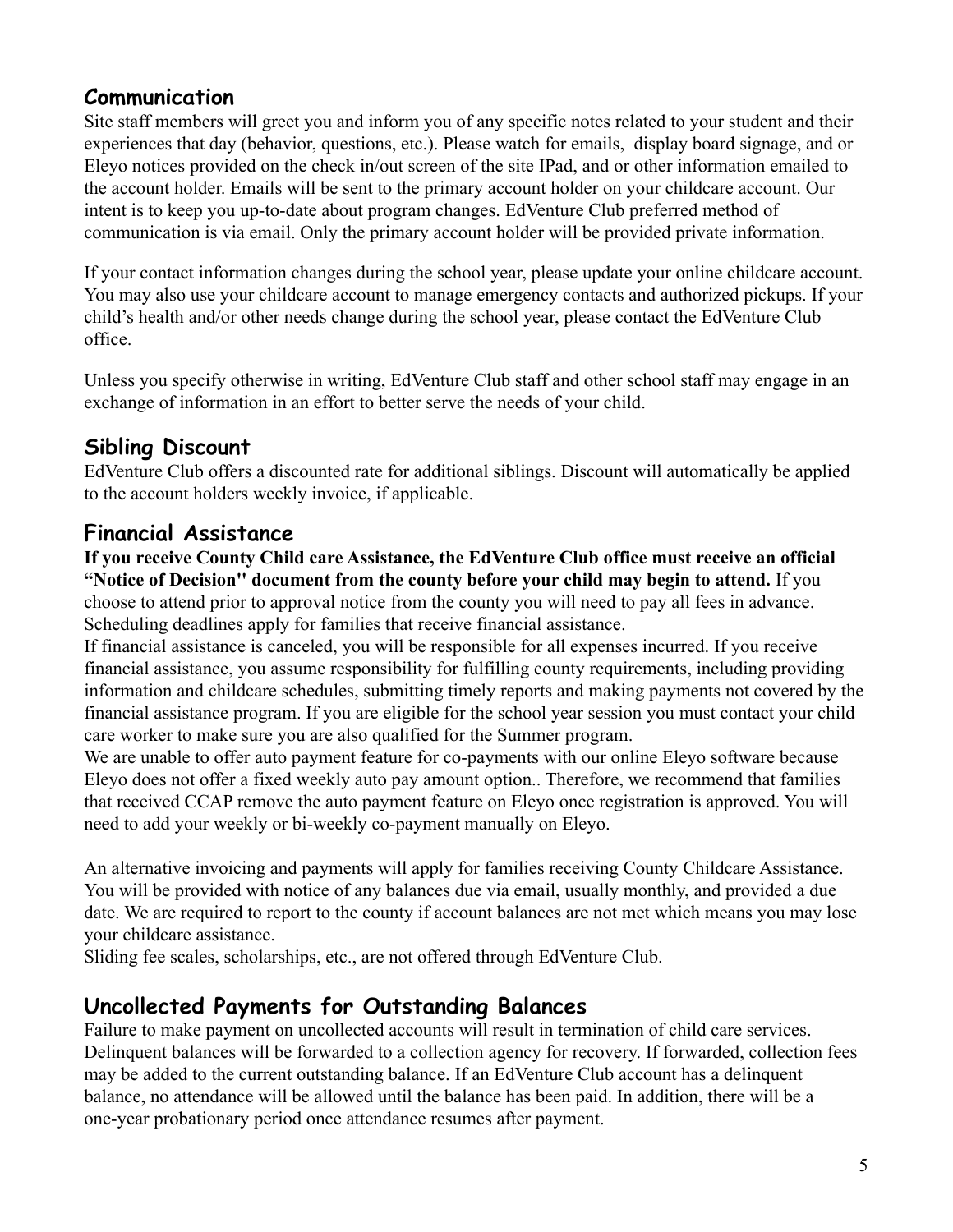#### **Dependent Care Reimbursement Forms**

A 24- to 36-hour notice is needed to verify and sign reimbursement forms for childcare expenses. Forms must be signed by EdVenture Club office staff and cannot be signed at sites.

#### **Health and Medication Policies**

We follow ISD 728 policies and CDC guidelines regarding illnesses and medications. Students should not come to EdVenture Club if they have any of the symptoms below, or have had them within 24 hours. If you are unsure, please ask.

- If your student has had a fever of 100 degrees or more, they should stay at home for 24 hours after the temperature returns to normal.
- If your student has vomited or had diarrhea, they should stay at home for 24 hours after the last episode.
- If your student has any rash, check with your family physician before sending them to school. Any student with an undiagnosed rash will not be allowed to stay.
- If your student is found to have live lice and/or nits within  $\frac{1}{2}$  inch from the scalp, a parent/guardian will be notified.

#### *Please note--broken bones, concussions, etc., are also considered illnesses and are non-refundable/transferable if cancellation is received after the deadline, during the same day or same week.*

**Due to planning and preparation cost, we are** *unable to provide refunds for students who are ill.* If a student becomes ill during care, parents will be asked to take the student home. Medications that are necessary during the course of the day must be sent in a current prescription bottle with the doctor's directions printed on it. Only designated staff will have access and authority to administer the medications and will only give the dosages as printed on the label. Completion of a "Medications Form" is also required and must be turned in to the office or site. A health policy guideline is available upon request.

**Please note: Your child's school does not share health/medical information with EdVenture Club staff. It is very important that EdVenture Club is aware of your child's health concerns** *before* **your student begins attending so that any concerns may be addressed with staff.**

#### **Illness or Injury**

In the event of illness or injury, every reasonable attempt will be made to contact the parent(s)/guardian(s). If we are unable to reach the parent/guardian, we will then contact those listed as emergency contacts in your child's account. If the illness or injury is deemed more extensive, emergency treatment will be sought by calling 911, and, if transport is required, the student will be accompanied by a staff member to the nearest emergency facility.

#### **School Accommodations**

Food allergies can be life-threatening. The risk of accidental exposure to foods can be reduced in the EdVenture Club setting if parents and physicians work with EdVenture Club staff to minimize risks and provide a safe environment for students with food allergies. "Safe Eating Zones" practices will be used, as needed, in the cafeteria. For example, we will try to encourage students with food allergies to sit in a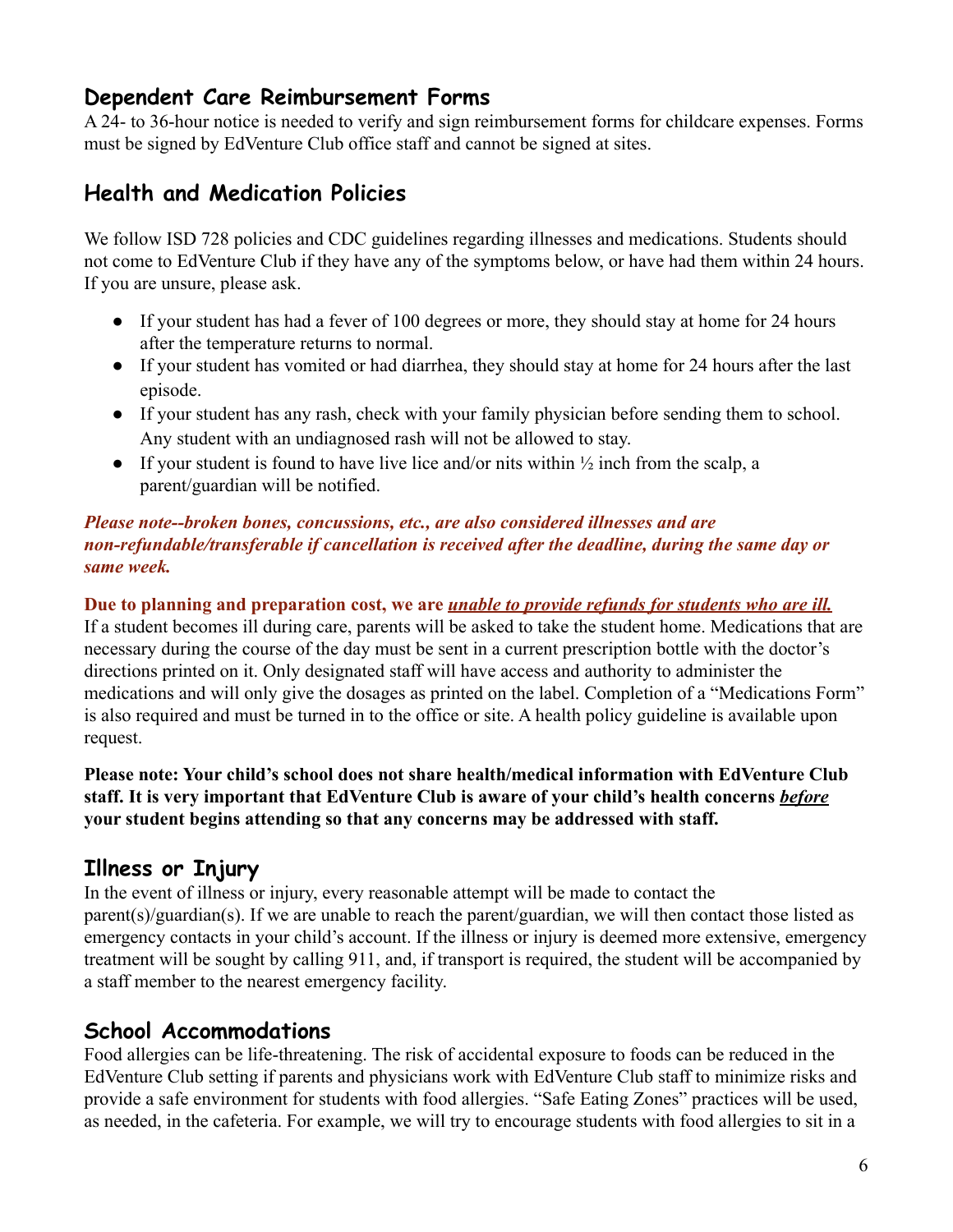specific area and we will try to monitor students' lunches next to and across from that student. We encourage you to note ALL allergies on the Eleyo questionnaire with registration, or enter the information on your online family and student profile.

# **Rules and Discipline**

The general rules and expectations will be covered with the students. Discipline will be handled by the class instructors and Site Leaders in a fair and respectful manner. The following steps are used:

- Inform the student of any inappropriate behavior and give them a warning. Remind them what behavior is expected.
- At the time of the second occurrence, redirection within the activity may be given (cumulative throughout the day).
- If the behavior continues, the student will be asked to leave the activity and will spend time with the Site Leader or childcare staff.
- When warranted, the student may work through a written Discipline Form with the Site Leader(s).
- Parental contact (if necessary) will be made either at the time of student pick-up or by telephone.
- See list of rules posted at the site for students and parents.
- In cases where a student is removed for a week, a day or partial day, refund is at the discretion of the Program Manager.

# **Dismissal Policy**

For serious and/or repeated behavior concerns, it may become necessary for a student to be removed from our program. If a student is having trouble being successful in the program, this may not be the best setting for that student. Since we are concerned with the well-being and safety of a large group of students, we need to consider what is best for all of them. Therefore, any of the following behaviors may be brought to the attention of ISD 728 administration and the District's Police Liaison:

- **Verbal behavior –** includes the use of curse words, harmful put-downs, name-calling, disrespect for others, racist or sexist language.
- **Physical violence against others –** includes hitting, pushing, kicking, wrestling, biting, pinching, throwing objects at others or property.
- **Sexual behaviors –** includes showing private parts, negative words about sexuality, inappropriate touching of self, students or staff.
- **Threatening behaviors –** includes use of threats to do damage or harm to any other person(s) in the school or program, and/or threats of bringing or using a weapon at the program.

Depending on the severity of the conduct, immediate removal from the program may be warranted, and will be at the discretion of the Program Manager with input from the program staff. Parents/Guardians will be called to immediately pick up their student from the program site, and will be given the reason for the student's leave of absence from the program and the length of the leave or dismissal. Refunds will be at the discretion of the Program Manager.

#### **Right of Refusal and Discontinuation in Program**

District 728 Community Education and its staff reserve the right to reject registration or discontinue participation in the EdVenture Club program due to matters such as ongoing discipline or behavior concerns, violations of school policies or state laws, delinquent payments or similar circumstances. Parents will be kept informed of any student concerns and decisions made by staff.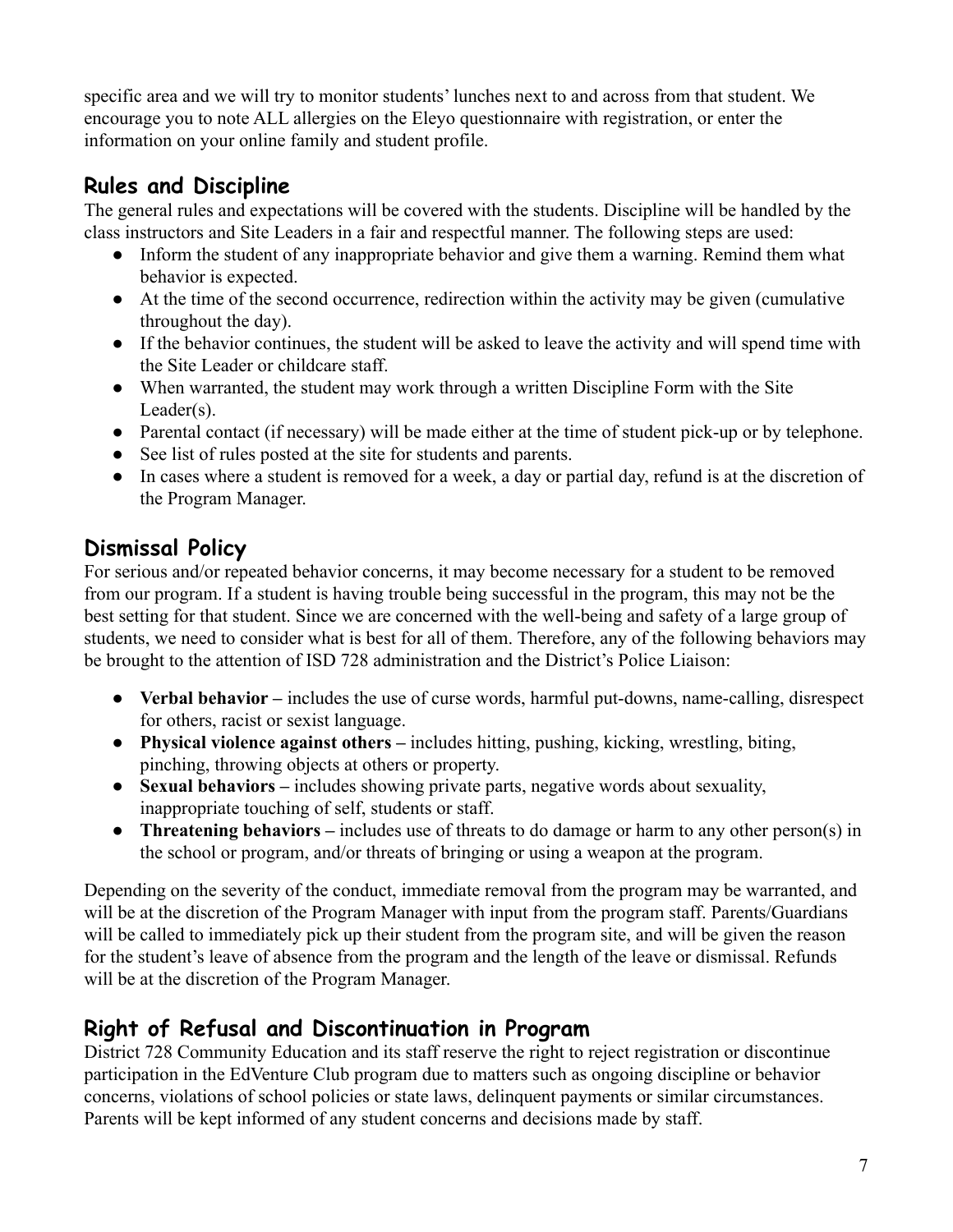### **Child Abuse and Neglect**

EdVenture Club staff are required by state law to report to the proper authorities any instances of observed or suspected child abuse or neglect. This includes a parent who appears to be intoxicated or impaired when dropping off or picking up a child from EdVenture Club.

# **Staff**

Site staff is chosen based on their experience with school-age children. They receive ongoing child development training. As school district employees, all staff must complete a criminal background check. Staff will directly supervise the students and interact with them. We follow a 1:15 adult-to-student ratio and we use a 1:10 adult-to-student ratio for outings or field trips.

# **Electronic Devices,Cell Phones and Texting**

**Student electronic devices, cell phone calls and texting are not allowed during EdVenture Club-Summer program hours.** If you need to contact your student during EdVenture Club hours,

please call the site phone number (see page). If your child needs to get in touch with you during EdVenture Club hours, they should ask their Site Leader if it is appropriate to call. They will be allowed to use a site phone if necessary to call home.

#### **Personal Items**

Any item that disrupts the learning environment, including electronic devices and cell phones, will not be tolerated and may be confiscated. The first time this occurs, an item may be returned to your child at the end of the program session. Repeated offenses may result in the items(s) being returned to parents only.

Electronic devices are easily stolen and rarely recovered. EdVenture Club cannot be held liable for lost or stolen items and has no responsibility to provide a secure location for such items or to provide assistance if these items are lost or stolen.

All personal items must be labeled with your child's name.

# **Visitors**

Parents are welcome to visit. A "Visitor" sticker may be required upon arrival. Please see the staff at the site for policy guidelines regarding parent/guardian visitors. If siblings accompany the visiting adult, they are not allowed to participate in ongoing activities and must remain with the parent/guardian.

#### **Weather Policy**

The following policies are in place to ensure the safety of your student(s) and our staff. Please note that it may be necessary to have back-up care in the event that EdVenture Club is closed.

In the event that the weather conditions force ISD 728 schools to close, EdVenture Club sites will be closed. If schools declare a late start, sites will open at 8am. If schools dismiss early, sites will also be closed the remainder of the day. In the event that weather conditions worsen or are declared dangerous once students are at EdVenture Club, we may be forced to close early. (If this occurs, parents or guardians will be called to pick up their students.) If there is inclement weather on non-school days, EdVenture Club sites may be closed, have a late start, or an early dismissal.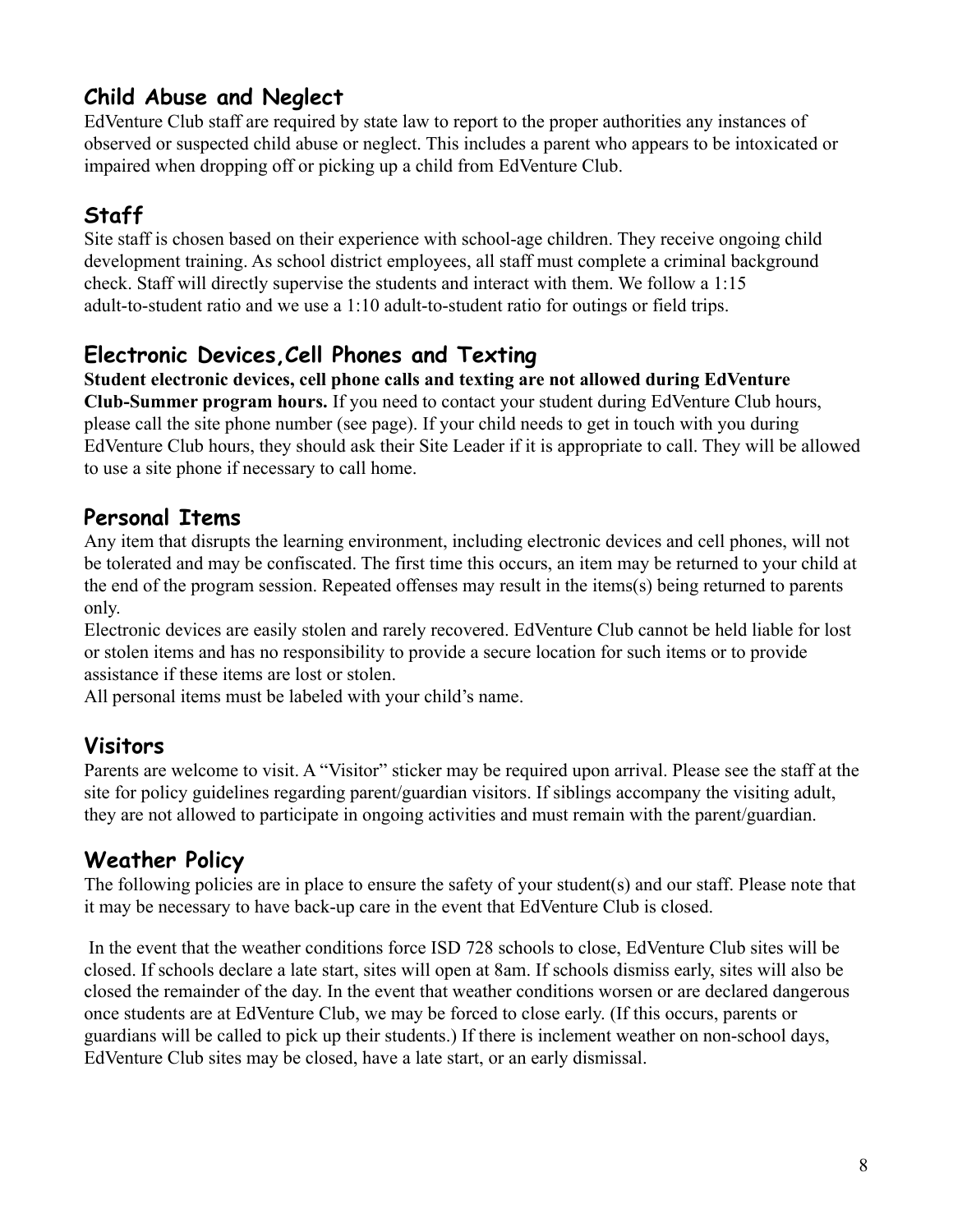EdVenture Club offers a separate program called EdVenture Club Inclement Weather Program, which is available on the days that the district closes school due to inclement weather. Please see the EdVenture Club page of the Community Education website for further information.

No refunds will be given for weather-related closures. With our family-friendly fee structure of packaged pricing for scheduled days, we do not have the systems in place to accommodate refunds. Our registration system cannot identify if a refund should be given for the large number of student accounts we handle.

# **Daily Schedule**

*Before School* 6:00am-7:30am Quiet activities 7:30am-8:30am Optional gym/outdoor time 8:30am-8:45am Morning snack and juice (provided by EdVenture Club) 8:45am-9:00am Prepare and group for school

#### *After School*

3:30pm-4:00pm Afternoon snack and juice (provided by EdVenture Club) 4:00pm-5:00pm Enrichment activities 5:00pm-6:00pm Outdoor and indoor choices

While we strive to stay as close to the daily schedule as possible, times and activities are subject to change.

#### **What to bring**

- *●* A school bag, duffle, backpack or something similar. These are helpful for extra clothes, shoes, paperwork or projects.
- Additional morning and/or afternoon snack and/or beverage, if desired.
- Any games, toys or books that your child would like to use or share. They must be appropriate to a school setting (non-violent, etc.). Your child will be responsible for the safety and care or any items brought from home and for following the rules of how or when they may be used. *All items MUST be labeled.*
- Your child should wear or bring appropriate clothing for the scheduled activities and the weather; sneakers and comfortable clothes are recommended for phy-ed activities, a plain shirt or old clothes for art-related projects.

# **Non School Days**

Registration for Non School Day is separate from contracted AM and PM contract days and available for registration at the time you register for the school year. Each child must have an active contract and register in advance for each day. (No drop in days available). [CLICK HERE](https://drive.google.com/file/d/1LxocQ-TkjYl-yAhLbtElgseTBZLXCyg2/view?usp=sharing) for a list of Non School days in 2022-2023. Non School Day all day care is offered for grades PreK-5.

# **Enrichment Activities**

Academic help and challenge activities, art projects, science topics and physical education programs will be offered regularly. Students go to various classrooms or the computer lab for these programs, and are divided by grade levels.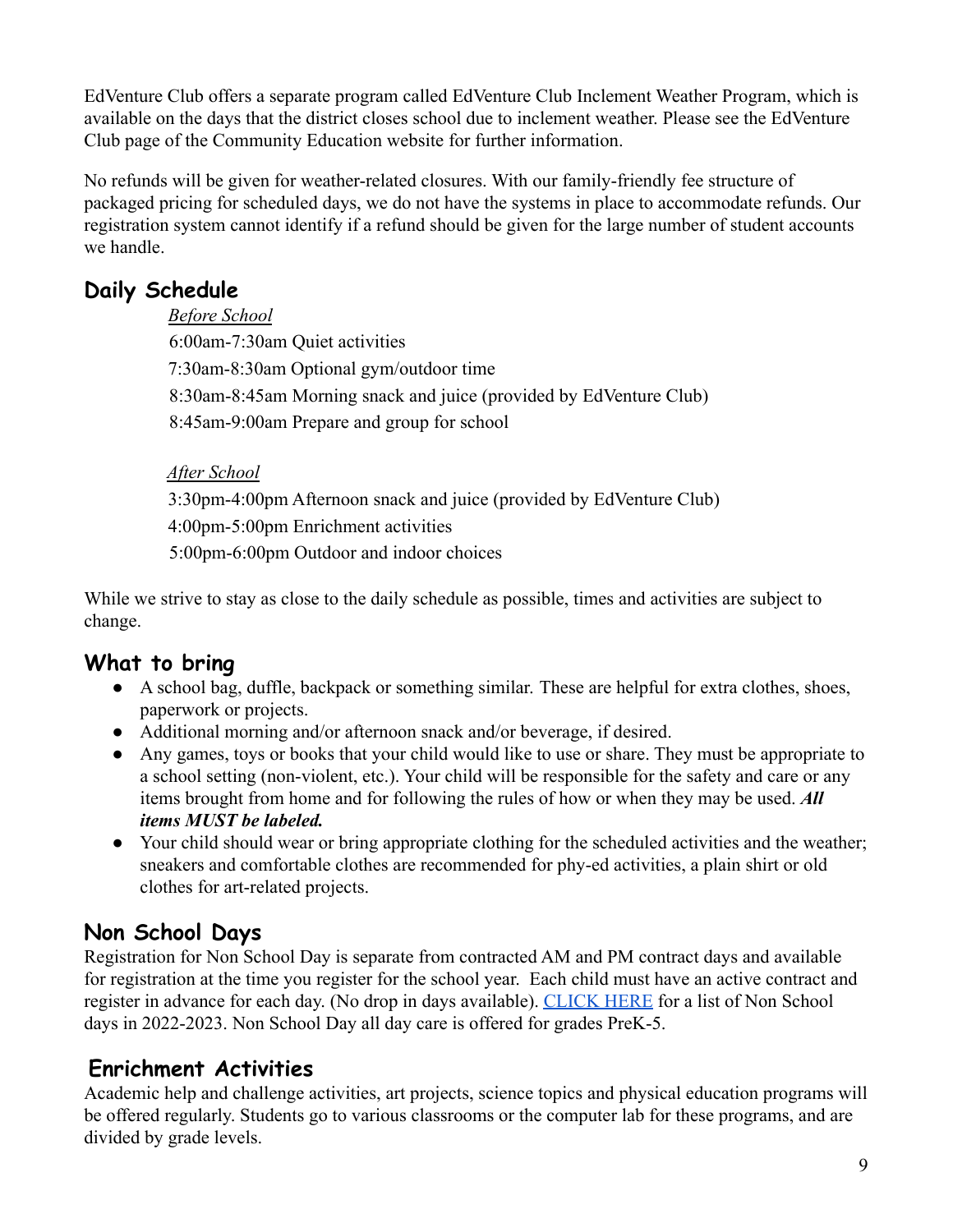# **Grievances**

Parents and guardians are encouraged to give their input regarding the operation of the EdVenture Club program. If you have a concern about the program, please use the following grievance order to ensure that the concern is addressed:

- 1. Child Care Worker involved
- 2. Site Lead
- 3. EdVenture Club Program Liaison assigned to the school
- 4. Assistant Administrative Clerks for EdVenture Club
- 5. Manager of Extended Day Programs
- 6. Director of Community Education and Community Engagement.

#### **Data Privacy**

EdVenture Club complies with state and federal data privacy laws. Information gathered from registration and medical forms may be shared with EdVenture Club staff. Information regarding families who are funded by child care assistance may be shared with the County Department of Human Services

#### **Updates to Policies and Procedures**

The aforementioned policies and procedures may be suspended or amended as a result of developments after/during the program year begins. In the event of any policy changes, EdVenture Club will notify you via the email address in your online childcare account. Please keep your account's email address current so you receive important program notices, updates and reminders.

#### **Parent Advisory Council**

Community Education has an Advisory Council of local citizens to address policies and programs. If you are interested in participating on this council or a specific council for EdVenture Club, please contact the Community Education office at 763-241-3520.

#### **Contact Us**

The EdVenture Club office is open 8:30am-5:00pm from Labor Day to Memorial Day. Summer hours are 8:00am-4:30pm. Voicemails and emails will be responded to in the order they are received during business hours.

- EdVenture Club office phone:
	- $O$  763-241-3544
	- $\degree$  763-241-3400 ext. 5508
	- o 763-241-3520 (choose prompt for EdVenture Club)
- EdVenture Club office email:  $edventureclub@isd728.org$

If you have concerns or information to share, please talk with your Site Leader during the sign-in and sign-out times, when possible, to limit the amount of time our Site Leaders are on the telephone and to maximize their time with the students.

#### **Rate**

[CLICK](https://drive.google.com/file/d/1K5maZ5pWs6YvNSBsL9T0KvLO2CCur_ll/view?usp=sharing) HERE for 2022-2023 AM/PM and Non School Day rates.